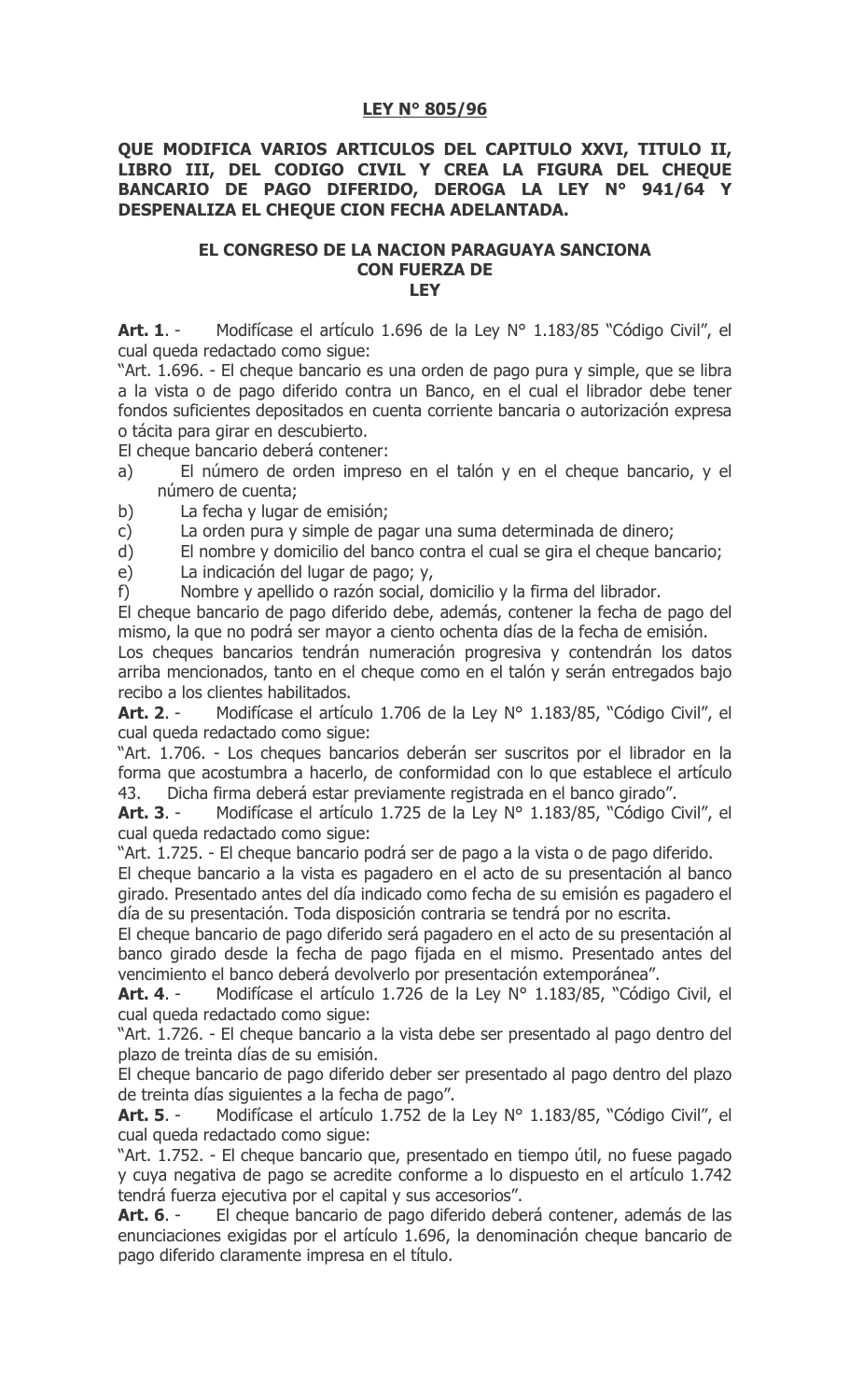Art. 7. -Los bancos y las empresas financieras están autorizados a administrar, descontar, comprar y vender cheques bancarios, librados a la vista o de pago diferido, respetando su naturaleza y en las condiciones establecidas por el Banco Central del Paraguay y la Ley General de Bancos, Financiera y otras Entidades de Crédito.

Art. 8. -Serán aplicables al cheque bancario de pago diferido todas las disposiciones del Código Civil que regulan el cheque con las modificaciones introducidas por esta Ley.

Los bancos entregarán a los clientes que los soliciten libretas con Art. 9. cheques bancarios a la vista o de pago diferido, La misma cuenta corrientes podrá atender cheques bancarios a la vista o de pago diferido, salvo que las partes convinieran cuentas separadas.

Quien librara un cheque bancario que, presentado al cobro al banco Art. 10. girado dentro del plazo que determina el artículo 1.726, no tuviera suficiente provisión de fondos disponibles, o no tuviera autorización para girar en descubierto y no cancelara su importe dentro del tercer día hábil siguiente de la intimación para hacerlo, sufrirá una multa equivalente a un jornal mínimo para actividades diversas no especificadas de la República por el equivalente de cada diez de tales jornales en el importe del cheque o fracción.

Quedará de pleno derecho inhabilitado por un año para girar en cuenta corriente en todos los bancos del país:

La persona o razón social que, en el transcurso de un año, librara a) diez cheques que fueran rechazados por defectos formales; tres cheques cuyo pago fuese negado por falta de fondos;

La persona o razón social a la que se aplicara la multa prevista en el b) primer párrafo.

El banco girado comunicará dentro de las 24 horas el cierre de la cuenta corriente bancaria a la Superintendencia de Bancos y ésta dentro de las 48 horas hará saber a los demás bancos de plaza la prohibición de operar en cuenta corriente bancaria de la persona física o razón social afectada.

Las inhabilidades y multas serán publicadas durante dos días en dos diarios de circulación nacional, con expresión de causa.

El importe de la multa deberá depositarse en el banco girado dentro del plazo de dos días, vencido el cual se hará efectivo por el banco girado sobre los fondos que el librador tuviera depositado en su cuenta bancaria.

Cumplido el plazo de inhabilitación, se dispondrá la rehabilitación para girar en cuenta corriente bancaria si el afectado acreditase haber pagado a los perjudicados por los cheques que ocasionaron la inhabilitación, la publicación a que se refiere el párrafo anterior y, en su caso, el pago de la multa.

Las multas provenientes de las disposiciones de esta Ley serán Art. 11. depositadas en una cuenta corriente abierta en el mismo banco a la orden del Ministerio de Justicia y Trabajo o de la institución publica que administre los institutos penales de menores y destinadas a la mejora de los mismos.

Art. 12. -El banco que omitiera la aplicación de estas sanciones deberá ingresar a su costa las multas previstas con el cincuenta por ciento de recargo, salvo que el librado no pagare la multa y en su cuenta corriente no hubiere fondos para debitarla.

Art. 13. -La persona que libre un cheque bancario, propio o en representación de una persona física o jurídica, contra una cuenta corriente bancaria cancelada o en talonario de cheque bancario ajeno o adulterado, será inhabilitada por diez años para operar en cuentas corrientes bancarias.

A los efectos penales, las adulteraciones o las falsificaciones Art. 14. efectuadas en un cheque bancario se considerarán hechas en un instrumento público.

Art. 15. -Las inhabilidades y el cumplimiento de las multas y sanciones que impone esta Ley no extingue la acción civil o penal que emerge de hechos tipificados como delitos en los que el cheque bancario haya sido usado como instrumento o medio de comisión de los mismos.